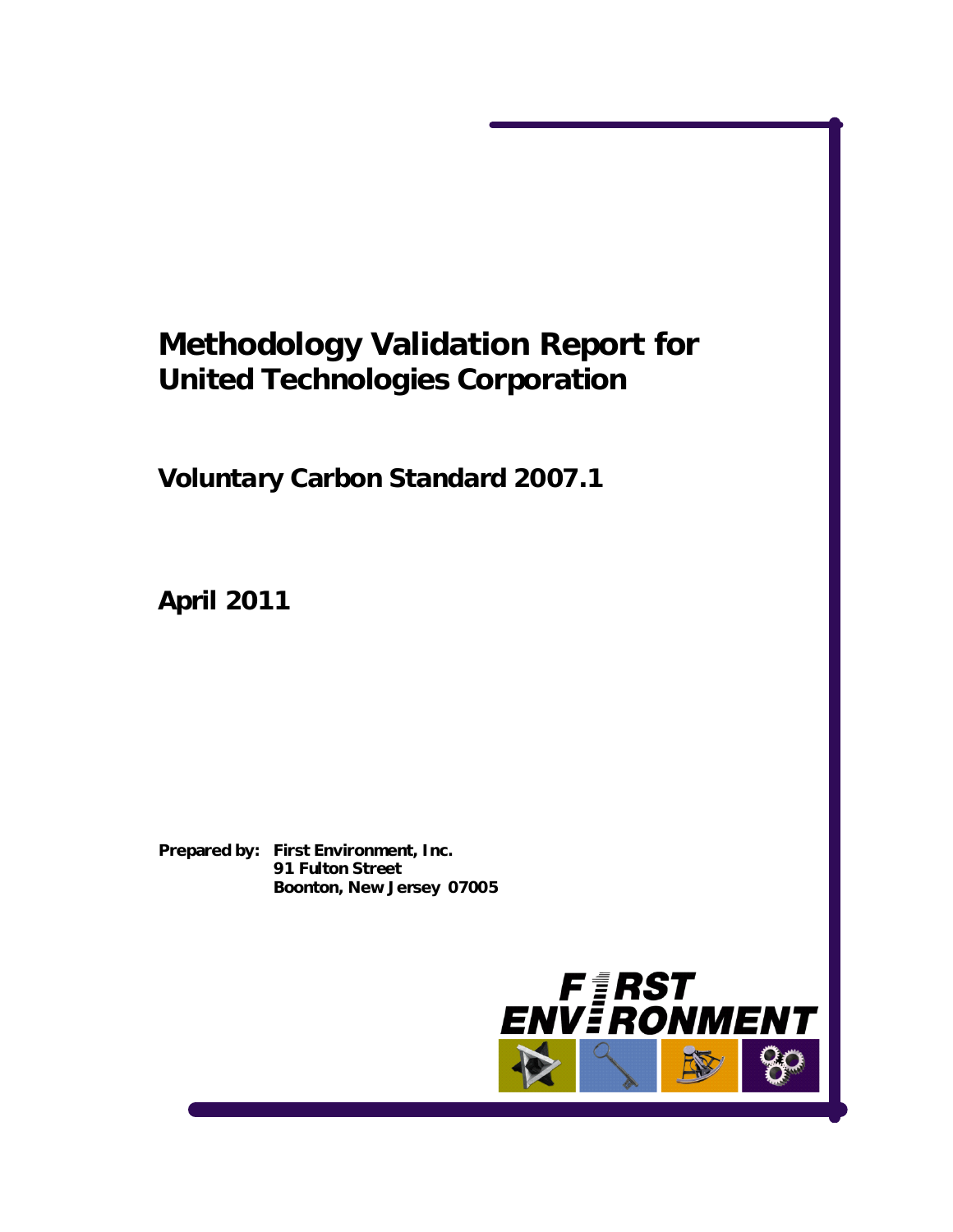### TABLE OF CONTENTS

| $\mathbf{1}$   |      |  |  |  |
|----------------|------|--|--|--|
|                | 1.1  |  |  |  |
|                | 1.2  |  |  |  |
|                | 1.3  |  |  |  |
| $\overline{2}$ |      |  |  |  |
|                | 2.1  |  |  |  |
|                | 2.2  |  |  |  |
|                | 2.3  |  |  |  |
| 3              |      |  |  |  |
|                | 3.1  |  |  |  |
|                | 3.2  |  |  |  |
|                | 3.3  |  |  |  |
|                | 3.4  |  |  |  |
|                | 3.5  |  |  |  |
|                | 3.6  |  |  |  |
|                | 3.7  |  |  |  |
|                | 3.8  |  |  |  |
|                | 3.9  |  |  |  |
|                | 3.10 |  |  |  |
| 4              |      |  |  |  |
| 5              |      |  |  |  |
| 6              |      |  |  |  |
| 7              |      |  |  |  |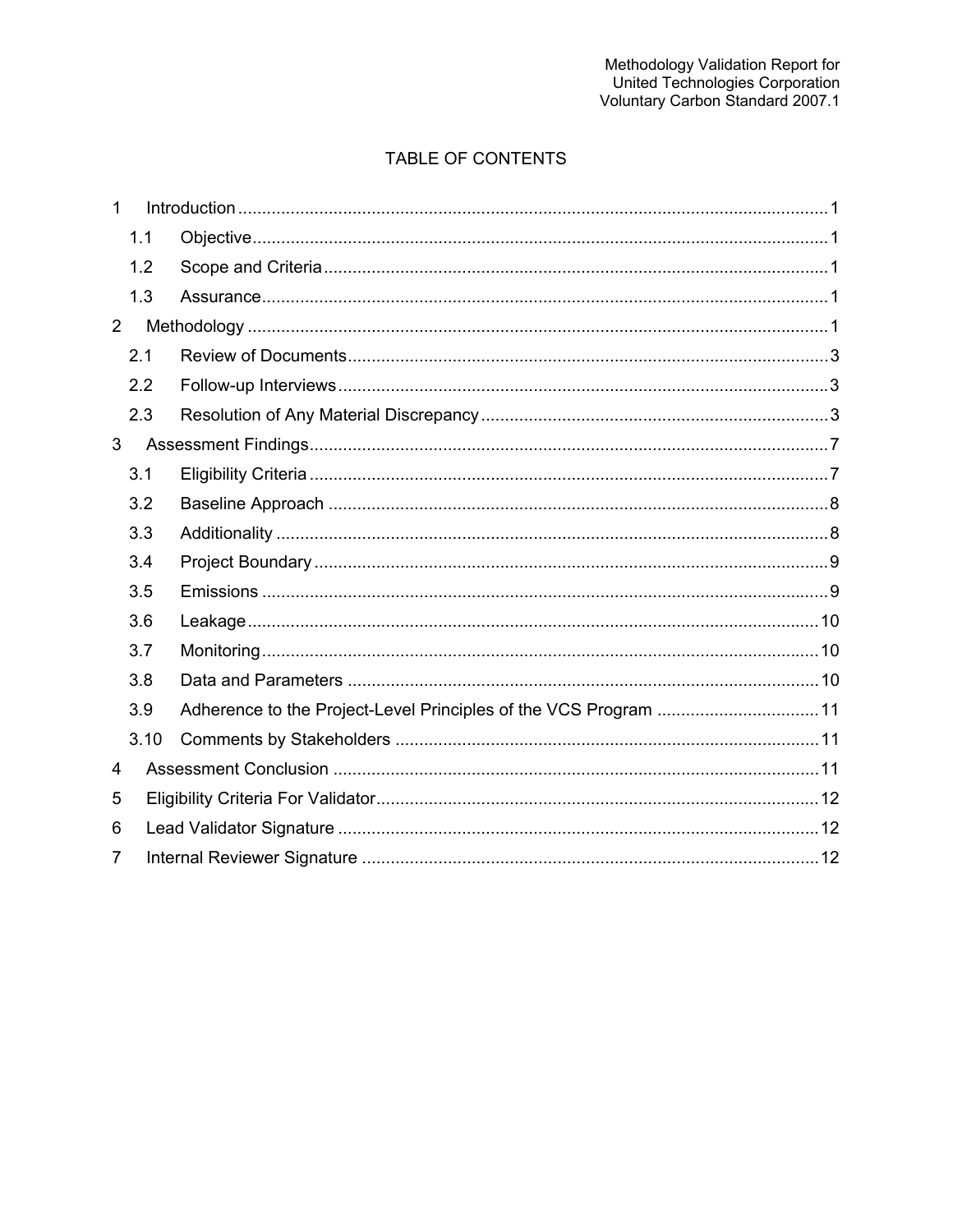## **1 Introduction**

This report is provided to United Technologies Corporation (UTC) as a deliverable of the first Voluntary Carbon Standard 2007.1 (VCS) methodology validation assessment process for the proposed VCS methodology titled *Baseline and monitoring methodology for the reduction of jet engine emissions through the use of engine washing technology*. This report provides a description of the steps involved in conducting the first validation assessment and summarizes the findings of the first validation assessment performed on the basis of the VCS 2007.1 and the VCS Program Normative Guidance Document: Double Approval Process, Version 1.0 (VCS Program Document).

The Audit Team was provided the original proposed methodology on September 30, 2009. Based on this documentation, a document review and desktop audit took place, which resulted in Corrective Action Requests (discussed later in this report) and revisions to the proposed methodology. The final version, dated May 10, 2010, serves as the basis of the final conclusions presented herewith.

## **1.1 Objective**

The purpose of the methodology validation assessment is to have an independent third party assess the proposed methodology's conformance with VCS requirements.

## **1.2 Scope and Criteria**

The validation assessment scope is defined as an independent and objective review of the proposed methodology. The validation assessment is conducted using the Voluntary Carbon Standard 2007.1 and the VCS Program Normative Guidance Document: Double Approval Process, Version 1.0 as the criteria. Additionally, First Environment applies its professional judgment as informed by ISO 14064-2 and 14064-3 in assessing the proposed methodology.

## **1.3 Assurance**

First Environment, Inc. (First Environment) and UTC have agreed that a reasonable level of assurance be applied to this assessment.

## **2 Methodology**

The following validation process was used:

- conflict of interest review;
- selection of validation team;
- kick-off meeting with UTC;
- development of the validation plan;
- desktop review of the methodology and other relevant documentation;
- follow-up discussions with UTC for supplemental information as needed;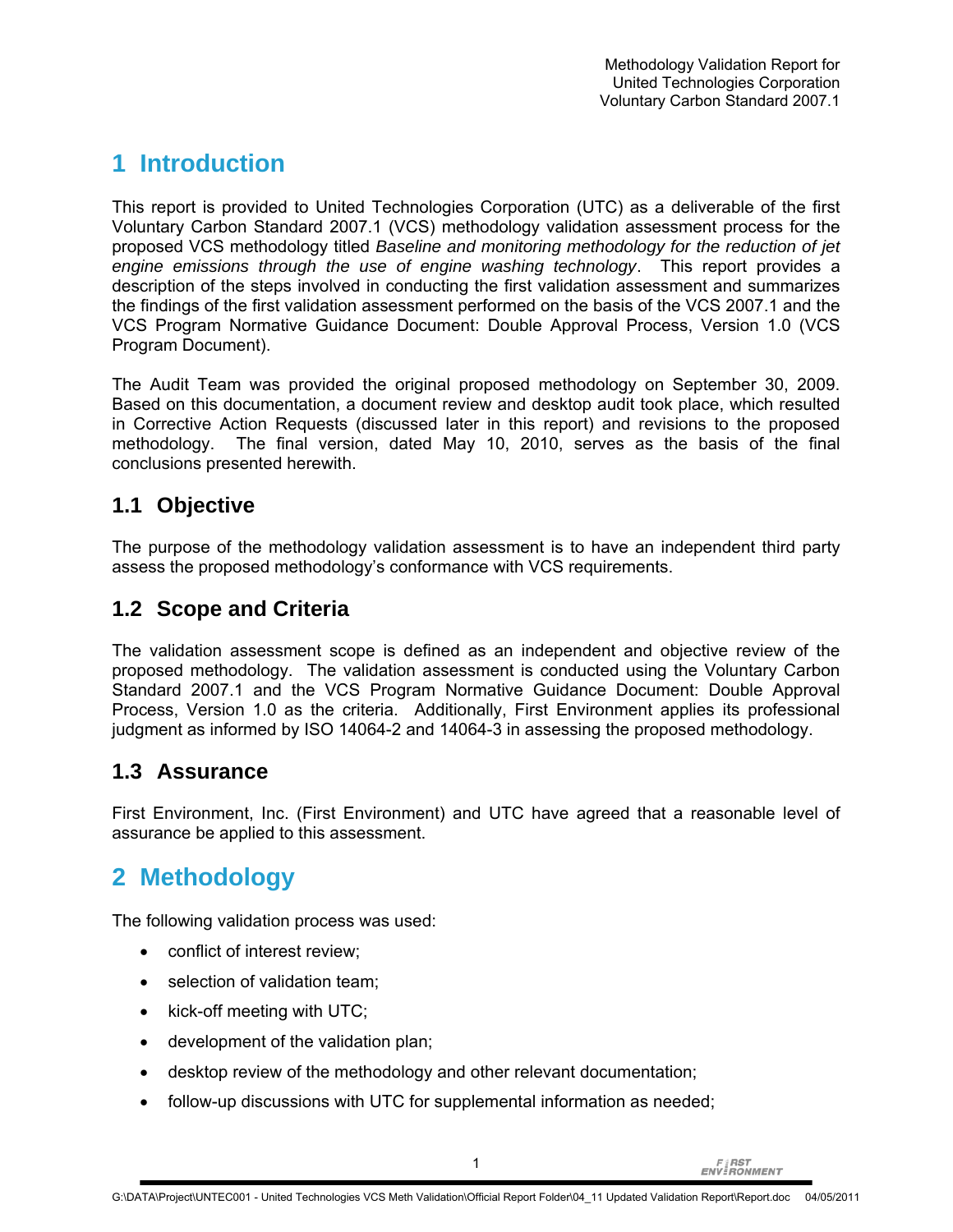- corrective action cycle; and
- validation report development.

The validation process was utilized to evaluate whether the methodology's approach is consistent with VCS and the VCS Program Document. A validation conformance checklist was developed for the methodology which summarizes the criteria used to evaluate the methodology, the methodology's conformance with each criterion, and the Audit Team's validation findings.

#### *Conflict of Interest Review*

Prior to beginning any validation project, First Environment conducts an evaluation to identify any potential conflicts of interest associated with the project. No potential conflicts were found for this project.

#### *Audit Team*

First Environment's audit team consisted of the following individuals who were selected based on their validation experience, as well as familiarity with combustion processes and transportation operations.

Michael Carim – Lead Auditor Iris Caldwell – Auditor Tod Delaney – Technical Expert Jay Wintergreen – Internal Reviewer

#### *Audit Kick-off*

The validation process was initiated with a kick-off conference call on October 6, 2009 between First Environment and the primary UTC contact, Richard Love, and the primary Pratt & Whitney contacts, Colin Karsten and Chris Garrity. The communication focused on confirming the validation scope, objectives, criteria, schedule, and the information required for the validation assessment.

#### *Development of the Validation Plan*

Based on the information discussed during the kick-off conference call, the Audit Team formally documented its validation plan and provided the validation plan to UTC.

#### *Corrective Actions and Supplemental Information*

The Audit Team issued requests for corrective action and clarification during the validation assessment process. The corrective action and clarification requests and the responses provided are summarized in Section 2.3.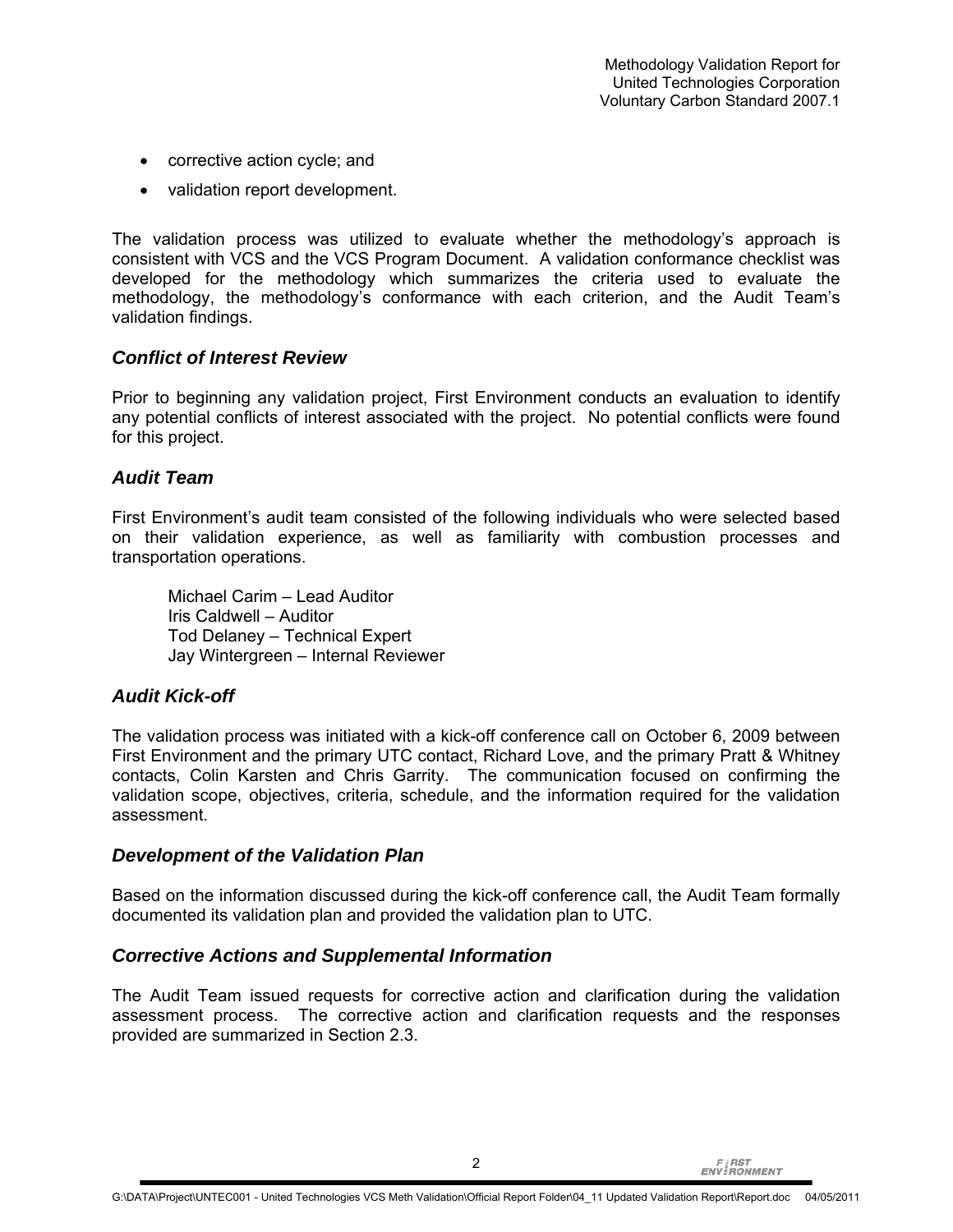#### *Validation Reporting*

Validation reporting, represented by this report for UTC, documents the validation assessment process and identifies its findings and results.

#### **2.1 Review of Documents**

Eligibility requirements, baseline approach, additionality, project boundary, emissions, leakage, monitoring, data and parameters, and other pertinent criteria were assessed to evaluate the proposed methodology against VCS program requirements. Discrepancies between the proposed methodology and the validation criteria were considered material and identified for corrective action.

#### **2.2 Follow-up Interviews**

The Audit Team held teleconferences with the following individuals throughout the course of the methodology assessment:

- Richard Love UTC
- Colin Karsten Pratt & Whitney
- Chris Garrity Pratt & Whitney

#### **2.3 Resolution of Any Material Discrepancy**

As described above, the Audit Team requested corrective actions, clarification, and supplemental information during the validation process. The corrective action and clarification requests and the responses are summarized in the tables below. As indicated, UTC adequately resolved all of these requests.

#### *Requests for Corrective Actions and Clarification*

| ID | <b>Corrective Action Request</b>                                                                                                                                                                                                           | <b>Summary of Methodology</b><br><b>Developer Response</b>                                                                                                                                                                                                                                                                          | <b>Validation</b><br><b>Conclusion</b> |
|----|--------------------------------------------------------------------------------------------------------------------------------------------------------------------------------------------------------------------------------------------|-------------------------------------------------------------------------------------------------------------------------------------------------------------------------------------------------------------------------------------------------------------------------------------------------------------------------------------|----------------------------------------|
|    | Please provide supporting evidence that<br>the assertion that $CH_4$ and $N_2O$ emissions<br>are negligible in the baseline and project<br>activity is consistent with 2006 IPCC<br>Guidelines for National Greenhouse Gas<br>Inventories. | According to 2006 IPCC Guidelines for<br>National Greenhouse Gas Inventories,<br>"little or no N2O emissions occur from<br>modern gas turbines," and "methane"<br>may be emitted by gas turbines during<br>idle and by older technology engines,<br>but recent data suggest that little or no<br>CH4 is emitted by modern engines." | Response is<br>acceptable.             |

3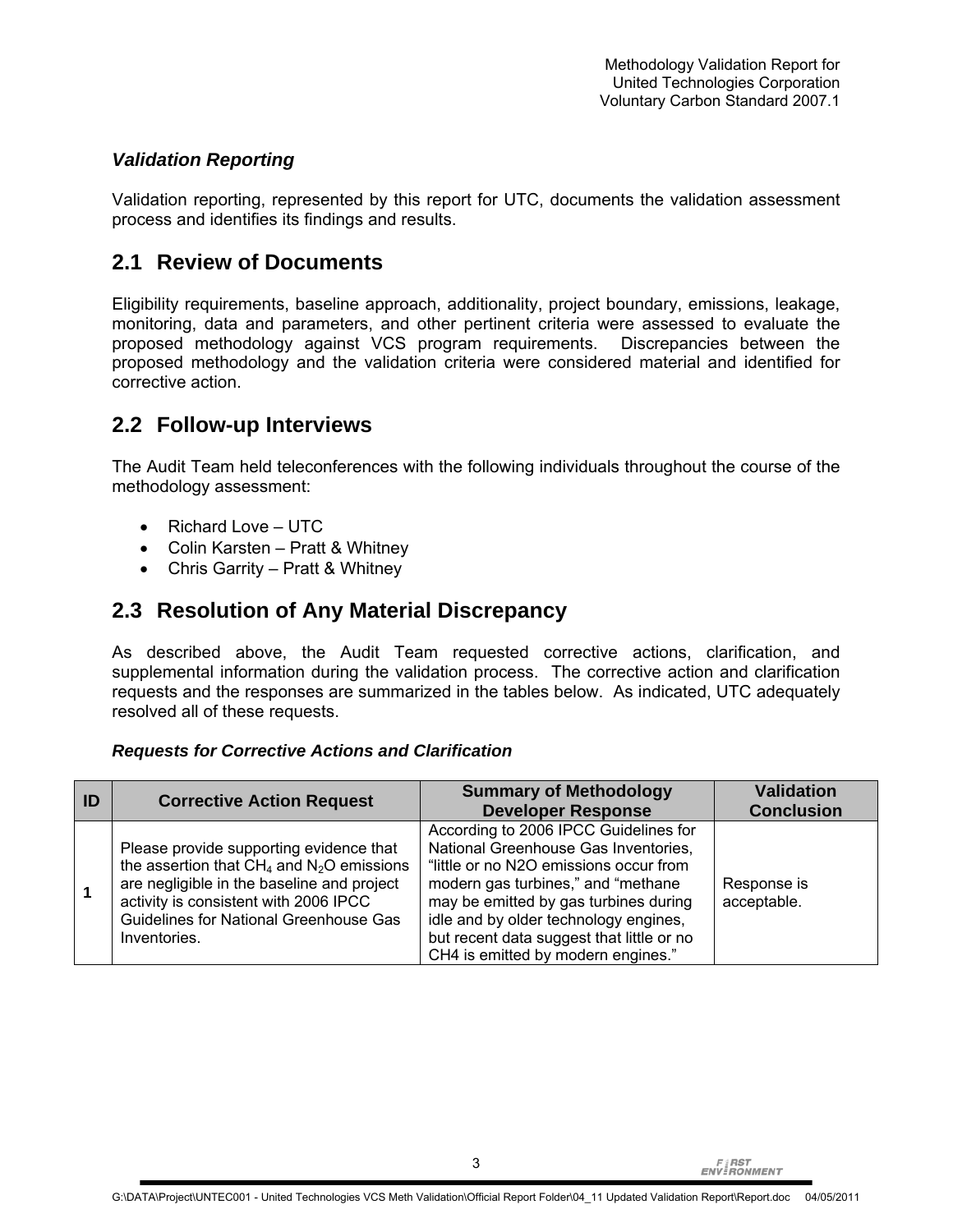| ID           | <b>Corrective Action Request</b>                                                                                                                                                                                                                                                                                                                                                                              | <b>Summary of Methodology</b><br><b>Developer Response</b>                                                                                                                                                                                                                                                                                                                                                                                                                                                                                                                                                                                                                   | <b>Validation</b><br><b>Conclusion</b> |
|--------------|---------------------------------------------------------------------------------------------------------------------------------------------------------------------------------------------------------------------------------------------------------------------------------------------------------------------------------------------------------------------------------------------------------------|------------------------------------------------------------------------------------------------------------------------------------------------------------------------------------------------------------------------------------------------------------------------------------------------------------------------------------------------------------------------------------------------------------------------------------------------------------------------------------------------------------------------------------------------------------------------------------------------------------------------------------------------------------------------------|----------------------------------------|
| $\mathbf{2}$ | Please expand on the procedures for<br>identifying the appropriate baseline<br>scenario - either existing level of<br>propulsive efficiency or amount of fuel<br>used in absence of the project activity.<br>What are plausible alternatives to the<br>project activity? Include a comparative<br>assessment of the implementation<br>barriers and net benefits faced by the<br>project and its alternatives. | The methodology assumes that in the<br>baseline case engines would not be<br>washed. No plausible alternatives to<br>the project activity need to be<br>considered since all wash technologies<br>are included in the assumed 5% of<br>engines already being washed in the<br>baseline.                                                                                                                                                                                                                                                                                                                                                                                      | Response is<br>acceptable.             |
| 3            | Please justify the assertion that TSFC<br>declines in a linear fashion.                                                                                                                                                                                                                                                                                                                                       | Pratt & Whitney's presentation of<br>engine washing data and results from<br>several airlines demonstrates linear<br>decline in TSFC.                                                                                                                                                                                                                                                                                                                                                                                                                                                                                                                                        | Response is<br>acceptable.             |
| 4            | Please justify the statistical sufficiency of<br>collecting 10 cruise data points prior to<br>the wash and 10 data points after the<br>wash to determine $\Delta T S F C_m$ and justify the<br>initial sample size of 20 data points.                                                                                                                                                                         | Data and statistical evidence was<br>provided to demonstrate that:<br>A minimum of 10 data points ensures a<br>level of accuracy on the calculated<br>improvement of approximately 0.4%<br>fuel flow and 3°C exhaust gas<br>temperature. Across a fleet of 20<br>engines, representing a small fleet, this<br>translates to accuracy greater than<br>0.1% on the fleet average TSFC<br>improvement.<br>An initial sample size of 20 data points<br>provides a large enough statistical<br>sample of data to identify outlying data<br>points as well as shifts in the data, while<br>minimizing the potential for biases that<br>may result from normal engine<br>operation. | Response is<br>acceptable.             |
| 5            | Please justify the default value chosen for<br>BP.                                                                                                                                                                                                                                                                                                                                                            | The basis for the 5% value assigned to<br>the parameter was explained:<br>Pratt & Whitney sales representatives<br>conducted an informal survey of engine<br>washing practices amongst airlines.<br>Based on this and known uses of Pratt<br>& Whitney's technology, it was<br>determined that approximately 3,500<br>washes were performed in 2009 out of<br>an estimated 80,000 potential washes.<br>A 5% value for baseline penetration is<br>conservatively assumed.                                                                                                                                                                                                     | Response is<br>acceptable.             |

4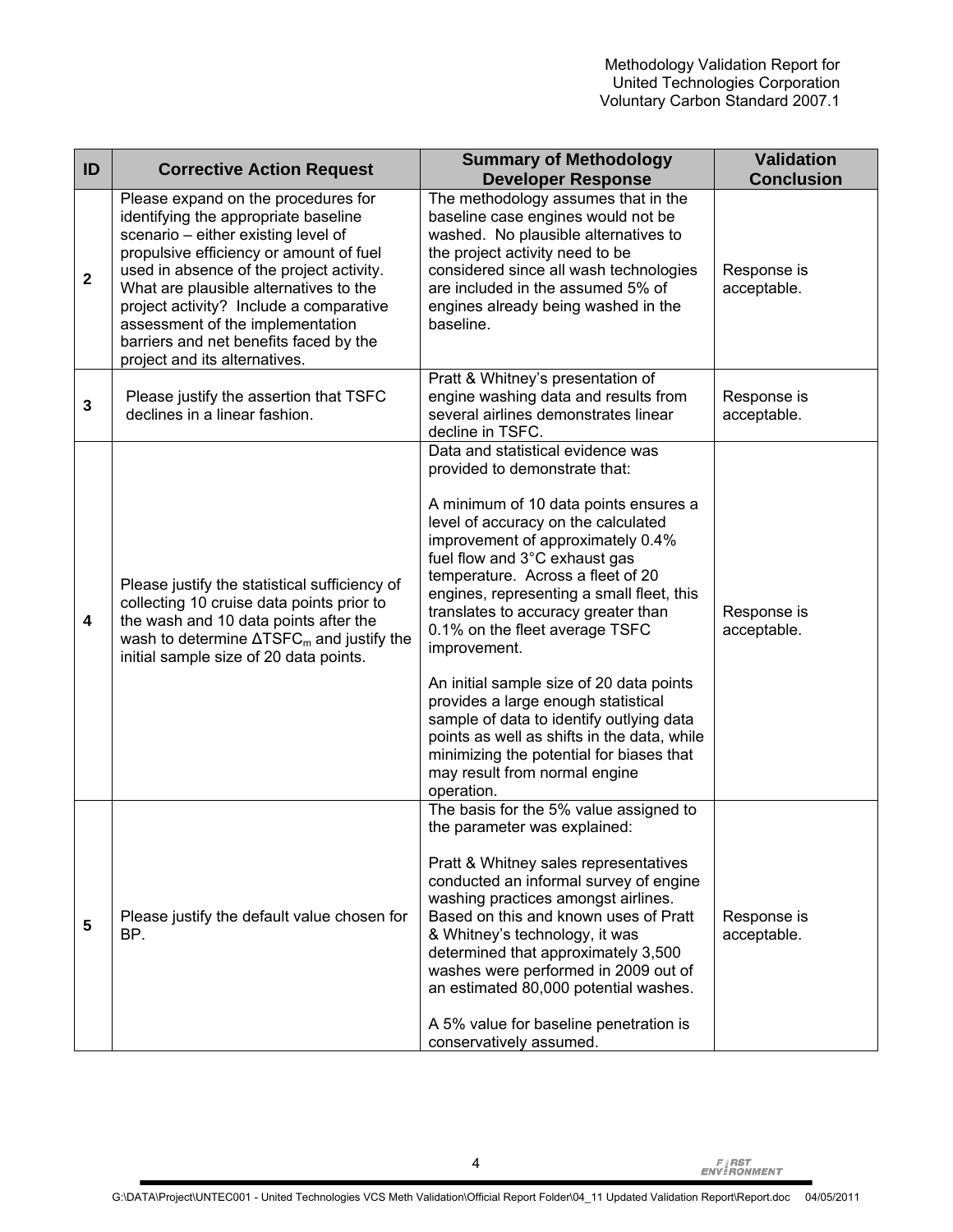| ID             | <b>Corrective Action Request</b>                                                                                                                                                                                                                                                                                                                   | <b>Summary of Methodology</b><br><b>Developer Response</b>                                                                                                                                                                                                                                                                                                                                                                                                                                                                                                                                                                                                                                                                                                                                                                                                                                                                                                                                                                                   | <b>Validation</b><br><b>Conclusion</b> |
|----------------|----------------------------------------------------------------------------------------------------------------------------------------------------------------------------------------------------------------------------------------------------------------------------------------------------------------------------------------------------|----------------------------------------------------------------------------------------------------------------------------------------------------------------------------------------------------------------------------------------------------------------------------------------------------------------------------------------------------------------------------------------------------------------------------------------------------------------------------------------------------------------------------------------------------------------------------------------------------------------------------------------------------------------------------------------------------------------------------------------------------------------------------------------------------------------------------------------------------------------------------------------------------------------------------------------------------------------------------------------------------------------------------------------------|----------------------------------------|
| 6              | Please justify the default value chosen for<br>$ACFCm$ .                                                                                                                                                                                                                                                                                           | Pratt & Whitney's data on EcoPower<br>wash effectiveness suggests that 800<br>cycles represents the low end of the<br>range in which full contamination<br>occurs, therefore serving as a<br>conservative default value. Engine<br>washing results from several airlines<br>supports the claim that 800 cycles is a<br>conservative value.                                                                                                                                                                                                                                                                                                                                                                                                                                                                                                                                                                                                                                                                                                   | Response is<br>acceptable.             |
| $\overline{7}$ | The proposed methodology states that<br>industry standard models will be used to<br>determine fuel consumption. Please<br>provide additional evidence regarding the<br>reliability and consistency of modeled fuel<br>consumption data as asserted on page<br>26. Please provide more thorough<br>description of models, how are they run,<br>etc. | The methodology employs outputs from<br>a suite of aviation industry models<br>which accurately represent aircraft and<br>engine performance. Typically, each<br>engine manufacturer maintains its own<br>version of the model. Thermodynamic<br>models are developed during the design<br>and testing of engines and then<br>customized to include airplane drag<br>polar characteristics and engine thrust<br>and fuel flow characteristics. The<br>models are calibrated against airframe<br>and engine performance data obtained<br>by the aircraft manufacturers during<br>flight testing. Data produced from these<br>models are included in engine testing<br>and performance reporting and are<br>reviewed and approved by various<br>technical and regulatory bodies,<br>including the US Federal Aviation<br>Administration.<br>The general methodology and<br>applicability of the models for estimation<br>of aircraft performance is widely<br>accepted within the aerospace industry<br>and recognized by regulatory agencies. | Response is<br>acceptable.             |
| 8              | The parameter $NEC_{i,wc}$ is not included in<br>Section 5.2.                                                                                                                                                                                                                                                                                      | Methodology was revised to include<br>$NEC_{i,wc}$ in the monitoring methodology.                                                                                                                                                                                                                                                                                                                                                                                                                                                                                                                                                                                                                                                                                                                                                                                                                                                                                                                                                            | Response is<br>acceptable.             |
| 9              | Please provide further explanation<br>supporting the claim that engine cycles<br>are a more appropriate metric than either<br>distance or operating hours to determine<br>the level of engine contamination.                                                                                                                                       | Contaminants known to hinder engine<br>performance are present at ground level<br>and in the lower atmosphere. Engine<br>cycles correlate with engine<br>contamination since each cycle<br>incorporates approximately equal<br>operating time and exposure in the<br>lower atmosphere, as opposed to<br>engine hours or distance which may not<br>correlate as well due to significant<br>operating time at higher altitudes where<br>contaminants are not concentrated                                                                                                                                                                                                                                                                                                                                                                                                                                                                                                                                                                      | Response is<br>acceptable.             |

**FIRST**<br>ENVIRONMENT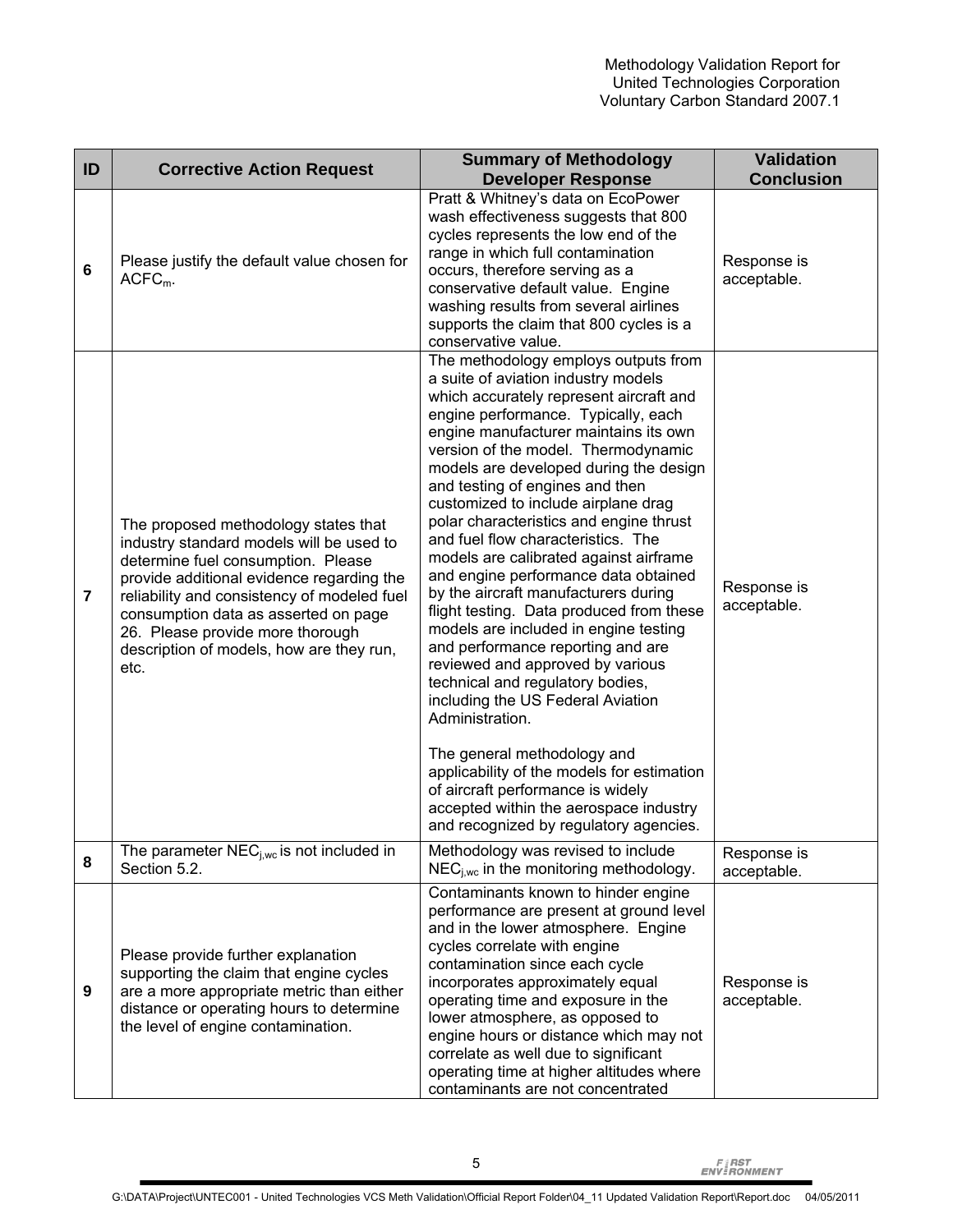| ID           | <b>Clarification Request</b>                                                                                                                                                                                                           | <b>Summary of Methodology</b><br><b>Developer Response</b>                                                                                                                                                                                                                                                                                                                                                                                                                                                                                                   | <b>Validation</b><br><b>Conclusion</b> |
|--------------|----------------------------------------------------------------------------------------------------------------------------------------------------------------------------------------------------------------------------------------|--------------------------------------------------------------------------------------------------------------------------------------------------------------------------------------------------------------------------------------------------------------------------------------------------------------------------------------------------------------------------------------------------------------------------------------------------------------------------------------------------------------------------------------------------------------|----------------------------------------|
| 1            | Please confirm that the proposed<br>methodology has not been previously<br>rejected under any GHG programme.                                                                                                                           | The proposed methodology has not<br>been submitted to any other GHG<br>programme, and consequently has not<br>been rejected.                                                                                                                                                                                                                                                                                                                                                                                                                                 | Response is<br>acceptable.             |
| $\mathbf{2}$ | Please clarify whether engine washing<br>results in other improvements, such as<br>reduced maintenance requirements, and<br>clarify whether any potential leakage<br>scenarios were considered.                                        | A direct correlation between engine<br>washing and an associated reduced<br>level of general maintenance has never<br>been measured. What has been clearly<br>observed is the extension of engine<br>"time on wing" due to engine washing.<br>Because time on wing is extended,<br>maintenance can be foregone for a<br>matter of months.<br>Increased emissions from extended<br>"time on wing" was considered as a<br>source of leakage; however, no leakage<br>was determined since engine washing<br>resulted in an immediate reduction of<br>emissions. | Response is<br>acceptable.             |
| $\mathbf{3}$ | Please clarify the process and/or criteria<br>for demonstrating the appropriateness of<br>models used to estimate fuel consumption<br>and determine $\Delta T S F C_m$ .                                                               | The proposed methodology<br>encompasses models such as Pratt &<br>Whitney's ADEM and EHM Plus, or<br>other similar models used by major<br>engine manufacturers as well as major<br>airlines to monitor engine performance.<br>Models used account for typical<br>availability of information within an<br>operational airline to allow for<br>compatibility with nearly all aircraft and<br>engine combinations.                                                                                                                                            | Response is<br>acceptable.             |
| 4            | Please provide further explanation for why<br>it is acceptable to compare engine trend<br>data collected post-wash to engine trend<br>data collected when the engine is fully<br>contaminated.                                         | Engine trend data are anticipated to<br>remain stable and consistent in the<br>absence of any performance-modifying<br>activity. In the event of a known<br>performance-modifying activity, such as<br>an engine wash, the levels of the post-<br>wash data can be compared to the pre-<br>wash data to determine the direct<br>impact of the activity on engine<br>performance.                                                                                                                                                                             | Response is<br>acceptable.             |
| 5            | Please clarify whether the methodology<br>developer considered applying the<br>additionality tests described in the VCS<br>2007.1 Protocol, including an explanation<br>as to why they were or were not adopted<br>in the methodology. | After discussion with the VCSA, the<br>CDM Tool for the demonstration and<br>assessment of additionality was<br>selected to determine project<br>additionality.                                                                                                                                                                                                                                                                                                                                                                                              | Response is<br>acceptable.             |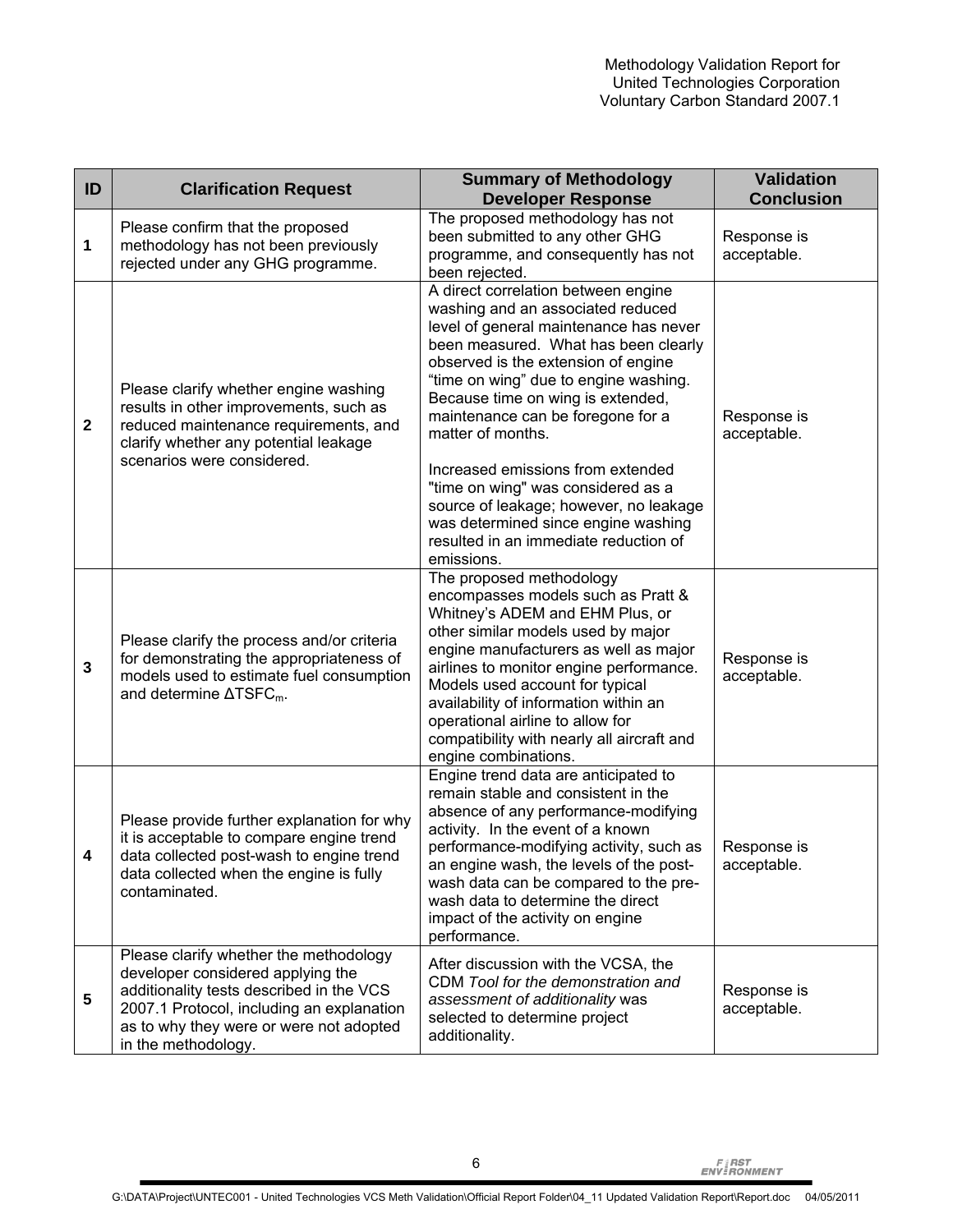| ID | <b>Clarification Request</b>                                                                                                                                                                               | <b>Summary of Methodology</b><br><b>Developer Response</b>                                                                                                                                                                                                                                                                                                                                                                                                                                             | <b>Validation</b><br><b>Conclusion</b> |
|----|------------------------------------------------------------------------------------------------------------------------------------------------------------------------------------------------------------|--------------------------------------------------------------------------------------------------------------------------------------------------------------------------------------------------------------------------------------------------------------------------------------------------------------------------------------------------------------------------------------------------------------------------------------------------------------------------------------------------------|----------------------------------------|
| 6  | The methodology specifies the minimum<br>number of cruise data points necessary to<br>determine $\Delta T S F C_m$ . Please clarify the<br>minimum number of takeoff data points<br>required for the same. | The minimum number of data points<br>required at takeoff is the same as the<br>number of data points required at<br>cruise.                                                                                                                                                                                                                                                                                                                                                                            | Response is<br>acceptable.             |
| 7  | Please clarify what constitutes a complete<br>engine wash, including a technical<br>description on the engine wash process.                                                                                | Jet engine operating manuals define<br>procedures and steps for engine<br>washing and therefore can be<br>referenced to determine the particular<br>requirements for any given engine. The<br>definition of an engine wash contained<br>in the methodology must be consistent<br>with wash requirements defined by the<br>manufacturer in order for the washing of<br>that particular engine to be eligible<br>under the proposed methodology.<br>See also response to Clarification<br>Request No. 8. | Response is<br>acceptable.             |
| 8  | How do the applicability requirements of<br>the methodology address eligible engine<br>washes?                                                                                                             | UTC revised the methodology to include<br>the following applicability condition:<br>"The engine washing was performed<br>and completed in compliance with the<br>wash requirements as provided in the<br>engine's maintenance manual, or an<br>alternative specification document as<br>approved by a governing aviation<br>regulatory body, such as the United<br>States Federal Aviation Administration."                                                                                            | Response is<br>acceptable.             |

## **3 Assessment Findings**

The methodology validation assessment includes evaluation of elements of the proposed methodology against specific VCS program requirements. A summary of the proposed methodology's approach and First Environment's assessment is provided below.

## **3.1 Eligibility Criteria**

The proposed methodology clearly identifies criteria by which to assess the eligibility of jet engine washing programs. Specifically, the methodology requires that eligible projects must:

- clean any or all three of the compressive components of an engine: fan, low pressure compressor, and high pressure compressor;
- only claim emission reductions related to increased propulsive efficiency due to engine washing;

**FIRST**<br>ENVERONMENT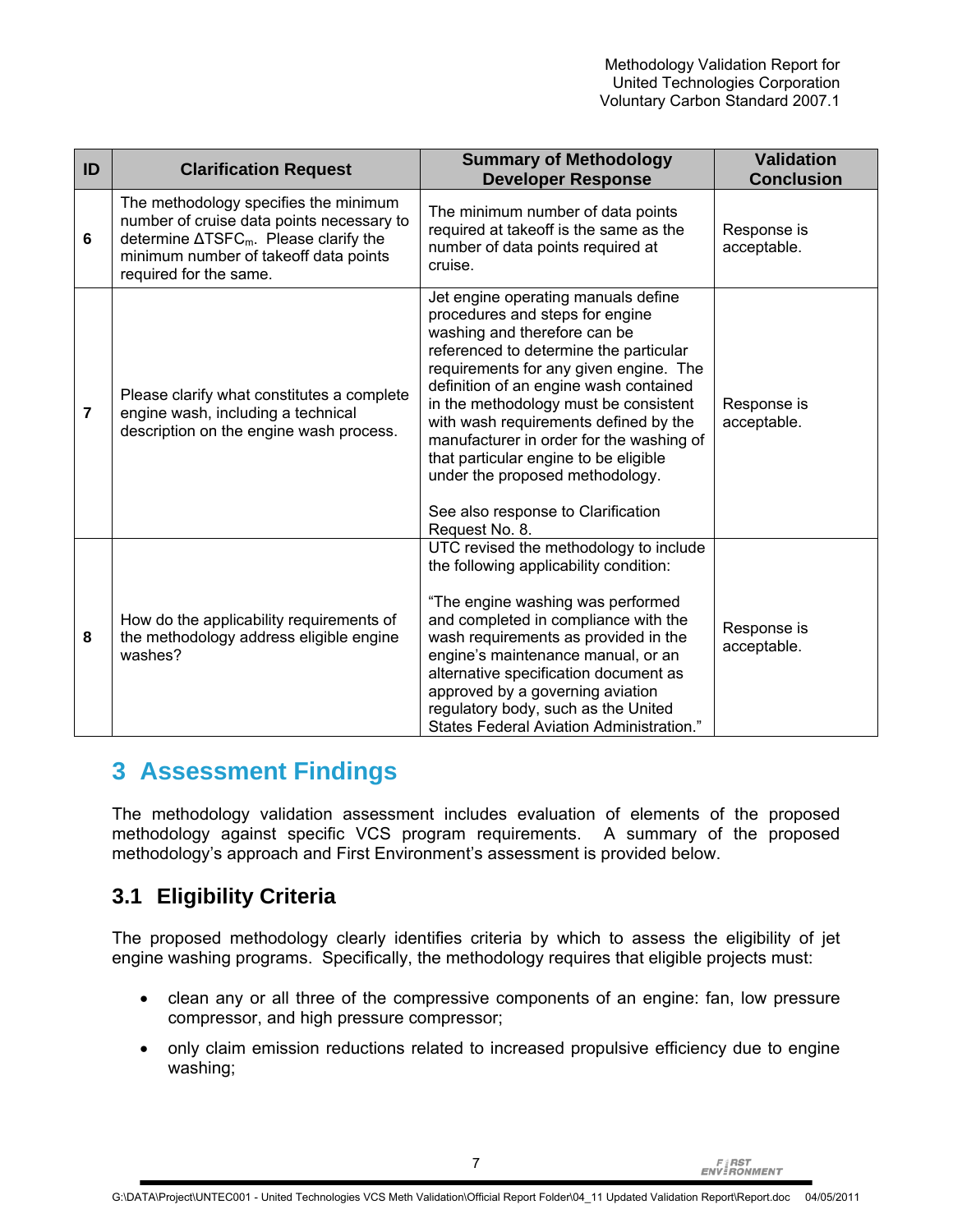- engine washing was performed and completed in compliance with the wash requirements as provided in the engine's maintenance manual, or an alternative specification document as approved by a governing aviation regulatory body, such as the United States Federal Aviation Administration;
- leave the engine on the wing during the washing and transport engine washing technology to the engine, as opposed to removing the engine from the wing and transporting it to another location;
- use a closed-loop system whereby all materials are collected and processed and all discharges meet appropriate environmental standards; and
- demonstrate that the decline in the TSFC improvement due to engine recontamination following an engine washing occurs in a linear fashion.

The proposed methodology is applicable for a 10-year crediting period and may be renewed twice.

The criteria identified provide a clear basis for determining the methodology's applicability to potential project activities. First Environment concluded that eligibility requirements are appropriate and adequate.

### **3.2 Baseline Approach**

The proposed methodology establishes the baseline scenario as the existing level of propulsive efficiency or the quantity of fuel that would have been used by the jet engines in the absence of the project activity. Because airlines do not directly monitor fuel consumption by engines, the quantity of fuel consumed in the baseline is determined from modeled fuel consumption per engine cycle, which is defined as the operation of the engine during one takeoff and landing cycle.

The proposed methodology acknowledges that a certain number of engines may be washed in the absence of the project activity. Therefore, the proposed methodology applies a default five percent discount to overall emission reductions to account for non-additional engine washing. UTC discussed with the Audit Team internal market analyses that identified the approximate amount of engine washes that would have occurred in the baseline scenario. Baseline engine washing is estimated to occur on approximately 4.4 percent of the estimated market size of 80,000 engine washes per year. First Environment concluded that the basis for establishing the discount factor and its application result in a conservative characterization of the baseline scenario.

## **3.3 Additionality**

The proposed methodology has adopted the most recent version of the *Tool for the demonstration and assessment of additionality* as published by the Clean Development Mechanism (CDM) Executive Board in order to evaluate project additionality. First Environment determined that this approach is appropriate and adequate.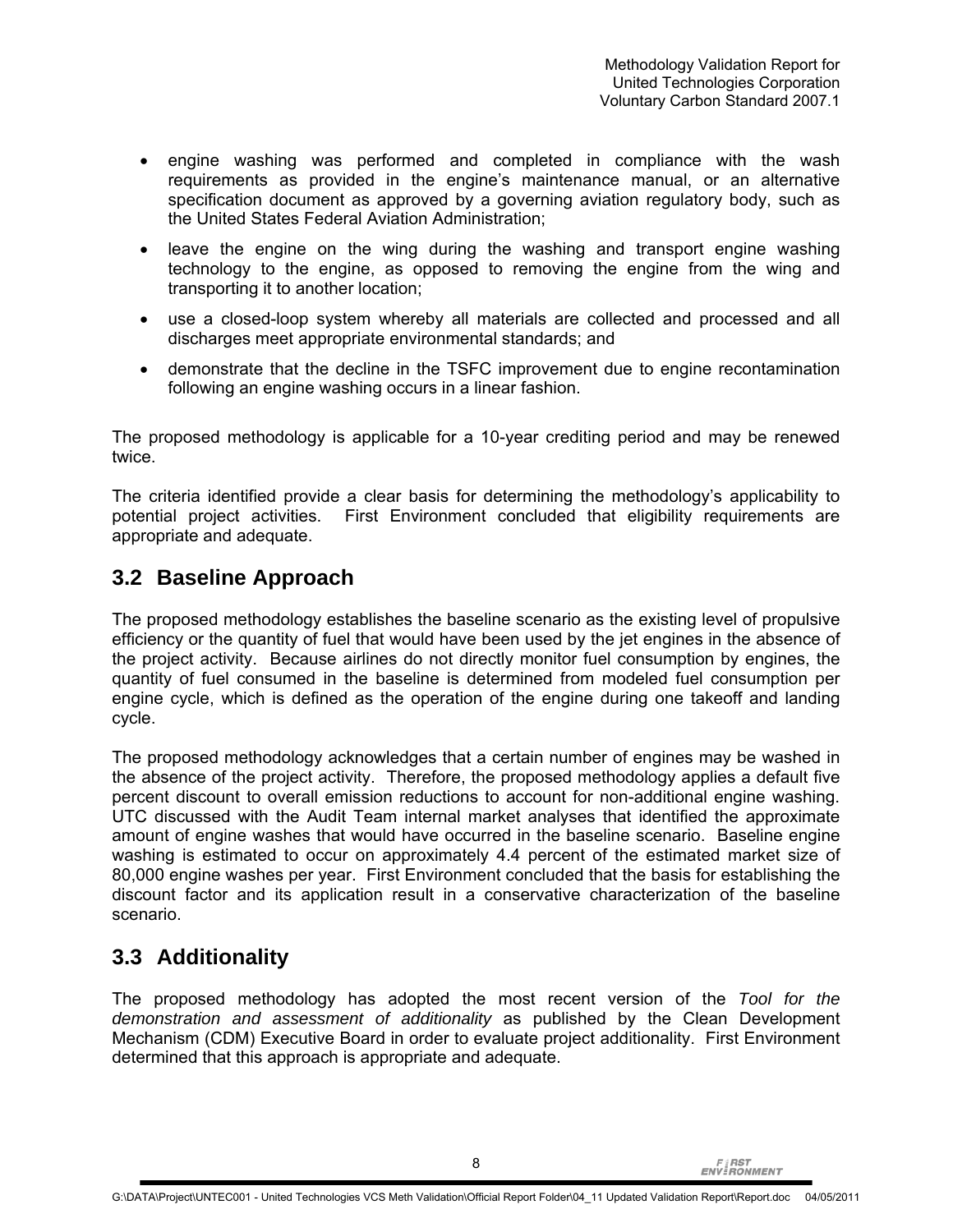## **3.4 Project Boundary**

The project boundary is defined as the physical, geographical location of each engine washed by the project activity, including all flight routes. The transport and operation of equipment used to perform engine washings is also included within the project boundary.

The proposed methodology summarizes the relevant emissions sources in Table 1 and indicates whether each is included in the project boundary. Consistent with 2006 IPCC Guidelines for National Greenhouse Gas Inventories,  $CH_4$  and  $N_2O$  emissions are considered negligible and therefore are excluded from the project boundary. First Environment determined that the proposed methodology provided sufficient criteria to establish the project boundary and that all relevant emission sources and GHGs are included.

## **3.5 Emissions**

#### *Baseline Emissions Quantification*

Baseline emissions are assessed at the fleet level. A fleet is comprised of the set of engines of the same type, consuming the same fuel, and installed on the same type of airframe.

Baseline emissions are calculated by multiplying the total quantity of fuel consumed by all engines in a given fleet by the  $CO<sub>2</sub>$  emission factor for that fuel. Fuel consumption in the baseline scenario is determined per engine cycle based on modelled data. The proposed methodology requires project proponents to demonstrate the applicability of fuel consumption models during the validation process and provides basic criteria for validators to evaluate potential models. The proposed methodology also provides an equation to derive the  $CO<sub>2</sub>$ emission factor based on the carbon content of the fuel.

All formulae and quantification methods were reviewed for accuracy and appropriateness. First Environment concluded that the approach to calculate baseline emissions is appropriate and adequate.

#### *Project Emissions Quantification*

Project emissions are generated from fuel combustion in jet engines as well as from the engine washing process. Total project emissions are determined by summing emissions from these two activities across all fleets. Project emissions from fuel combustion are calculated by multiplying the total quantity of fuel consumed by the engines in a given fleet by the  $CO<sub>2</sub>$ emission factor for that fuel. The  $CO<sub>2</sub>$  emission factor is calculated based on the carbon content of the fuel.

As with baseline emissions, fuel consumption in the project scenario is determined per engine cycle based on modelled data. The quantity of fuel consumed is adjusted using an average thrust specific fuel consumption (TSFC) improvement factor, based on the number of engine cycles elapsed since the last engine wash. The proposed methodology requires project proponents to demonstrate the applicability of models used to determine fuel consumption and TSFC improvement.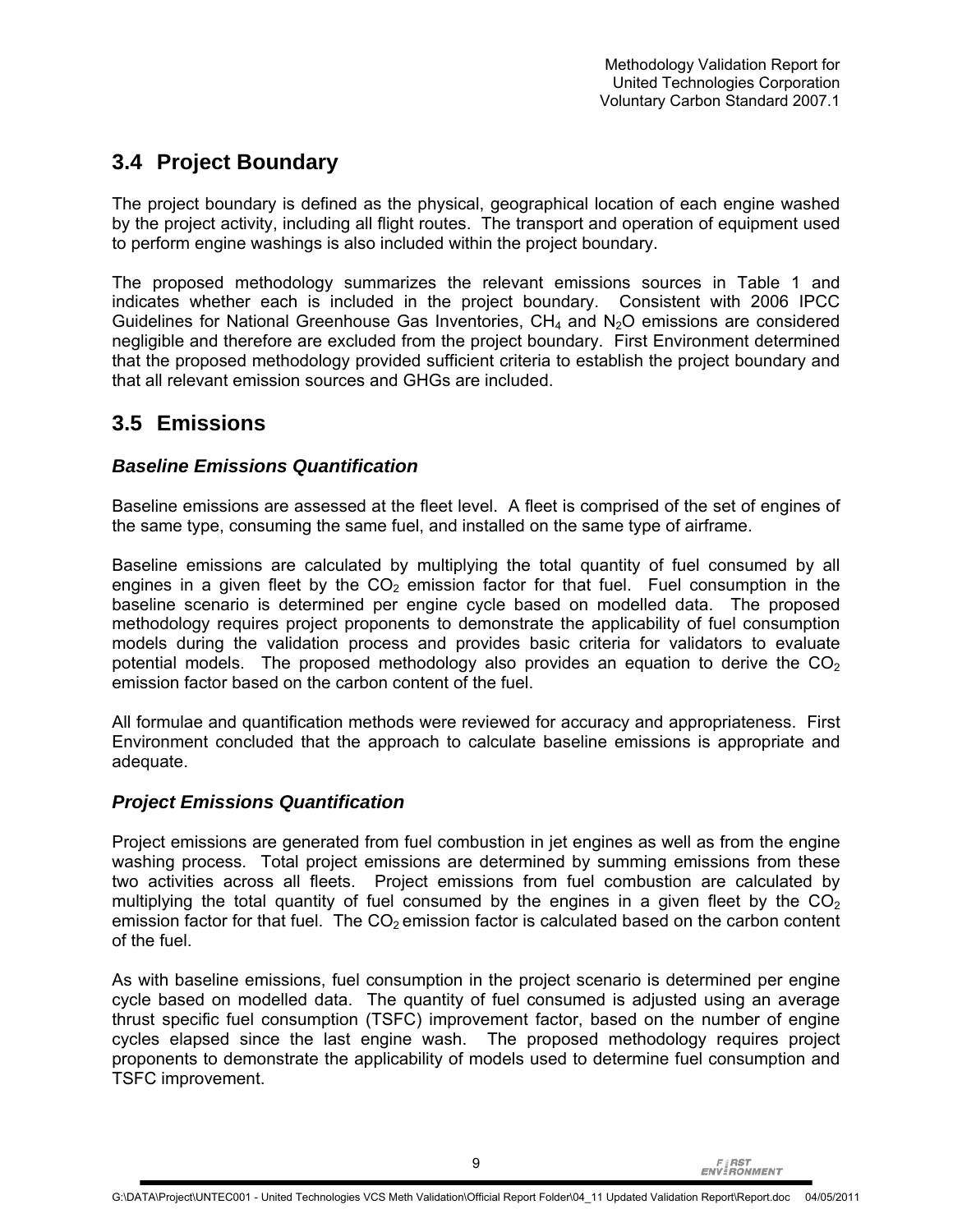The proposed methodology accounts for project emissions from generators used during engine washing and from the transportation of washing equipment to engines remaining on-wing. Fuel consumption from each piece of equipment is multiplied by the appropriate  $CO<sub>2</sub>$  emission factor based on fuel type. The proposed methodology provides equations to determine fuel consumption and the  $CO<sub>2</sub>$  emission factor.

All formulae and quantification methods were reviewed for accuracy and appropriateness. The Audit Team also discussed the operation and function of models used to determine TSFC with the UTC team in order to clarify their use and applicability. First Environment concluded that the methodology's approach to calculate project emissions is appropriate and adequate.

#### *Emission Reductions Quantification*

Emission reductions are calculated by multiplying the baseline penetration discount factor by the difference of baseline and project emissions. The proposed methodology specifies that the calculation should be performed for each fleet and then aggregated across all fleets. First Environment determined that this approach to calculate emission reductions is appropriate and adequate.

### **3.6 Leakage**

The proposed methodology does not identify any sources of leakage. This is justified because no increases in greenhouse gas emissions are expected outside of the project boundary as a result of the project activity.

## **3.7 Monitoring**

All data and parameters required for emissions quantification are described and appropriately defined in the proposed methodology. The proposed methodology requires all measurements to be taken with calibrated measurement equipment according to relevant industry standards. Additionally, the proposed methodology specifies records retention for two years after the end of the last crediting period, consistent with VCS requirements.

First Environment determined that the monitoring approach is appropriate and adequate to obtain the necessary data for emission reductions quantification.

#### **3.8 Data and Parameters**

The proposed methodology describes all data and parameters required for emissions quantification and classifies them as either monitored or not monitored. It relies primarily on modelled data to determine both baseline and project emissions. The models, however, require input data specific to each engine such as hours of operation, number of engine cycles and wash cycles, exhaust gas temperature at take off and cruise, and cruise fuel flow.

The descriptions include source of data, measurement procedures, monitoring frequencies, default values where appropriate, and other comments necessary for project implementation or validation/verification. First Environment concluded that the data and parameters included in

**FIRST**<br>ENVIRONMENT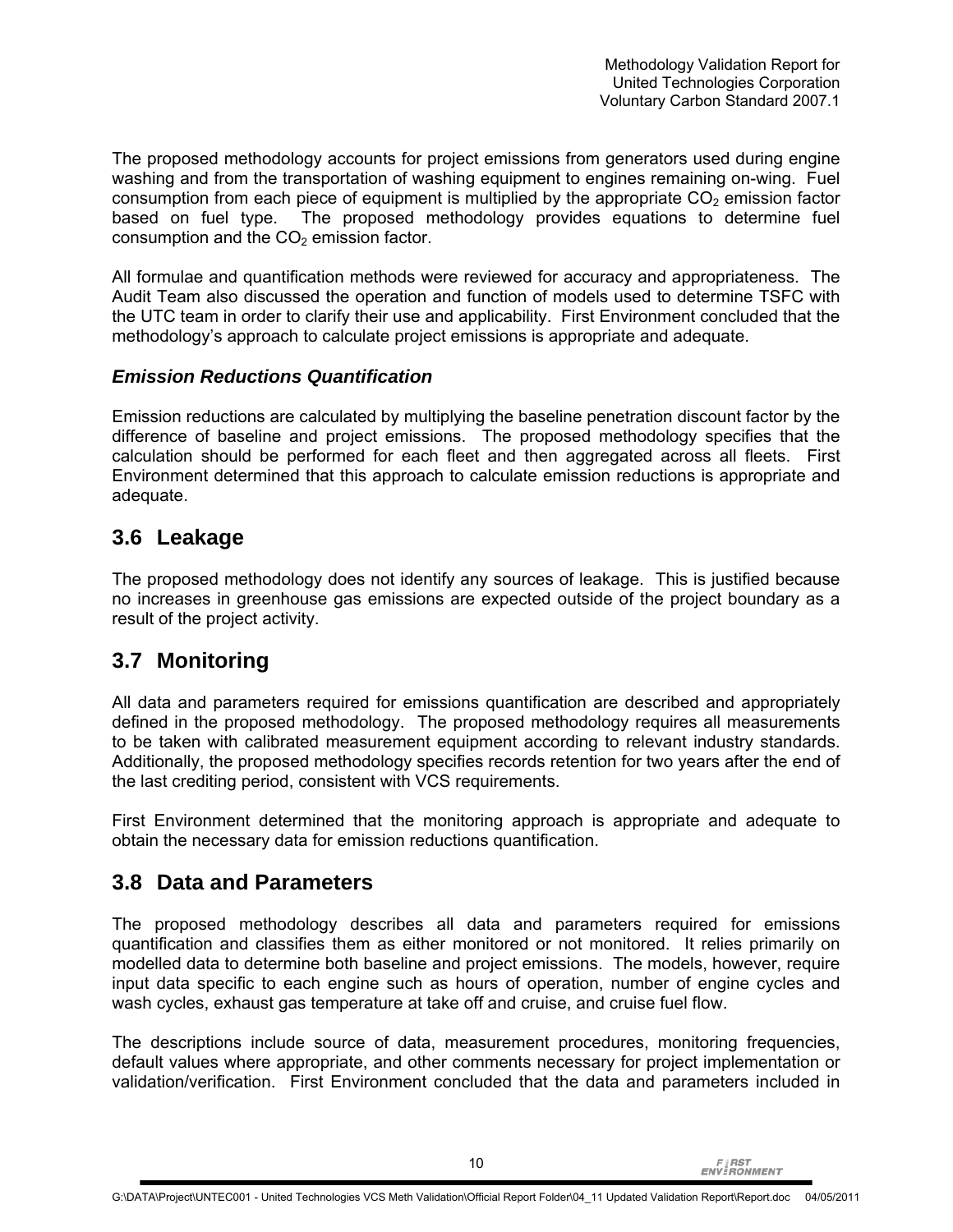the proposed methodology and the associated requirements for measurement and monitoring are appropriate and sufficient to reduce uncertainty in emission reduction calculations.

### **3.9 Adherence to the Project-Level Principles of the VCS Program**

The proposed methodology was developed in accordance with the requirements of VCS 2007.1 and adequately addresses the principles of relevance, completeness, consistency, accuracy, transparency, and conservativeness.

### **3.10 Comments by Stakeholders**

In accordance with VCS requirement, a 30-day public stakeholder consultation was conducted from October 15, 2009 through November 15, 2009. No stakeholder comments were received for the proposed methodology.

## **4 Assessment Conclusion**

First Environment performed the methodology validation assessment of the proposed methodology as part of the VCS double-approval process. First Environment used the Voluntary Carbon Standard 2007.1 and the VCS Program Normative Guidance Document: Double Approval Process, Version 1.0 as the assessment criteria and to guide the methodology validation assessment process.

The review of the proposed methodology and the satisfaction of corrective action and clarification requests have provided First Environment with sufficient evidence to determine the fulfillment of stated criteria.

The proposed methodology was prepared in accordance with the Voluntary Carbon Standard 2007.1 and the VCS Program Normative Guidance Document: Double Approval Process, Version 1.0. The proposed methodology belongs to Sectoral Scope 3 – Energy demand.

In summary, it is First Environment's opinion that the proposed methodology entitled *Baseline and monitoring methodology for the reduction of jet engine emissions through the use of engine washing technology*, dated May 10, 2010, meets all relevant VCS requirements.

In April 2011, First Environment was provided with a revised version of the methodology as a result of changes made during the second validation assessment. As the first validator of the methodology, we support the changes resulting from the second validation, specifically the methodology Version 1.5 dated April 4, 2011.

The validation of the Project is based on the information made available to us and the engagement conditions detailed in this report. First Environment cannot guarantee the accuracy or correctness of this information. Hence, First Environment cannot be held liable by any party for decisions made or not made based on this report or opinion.